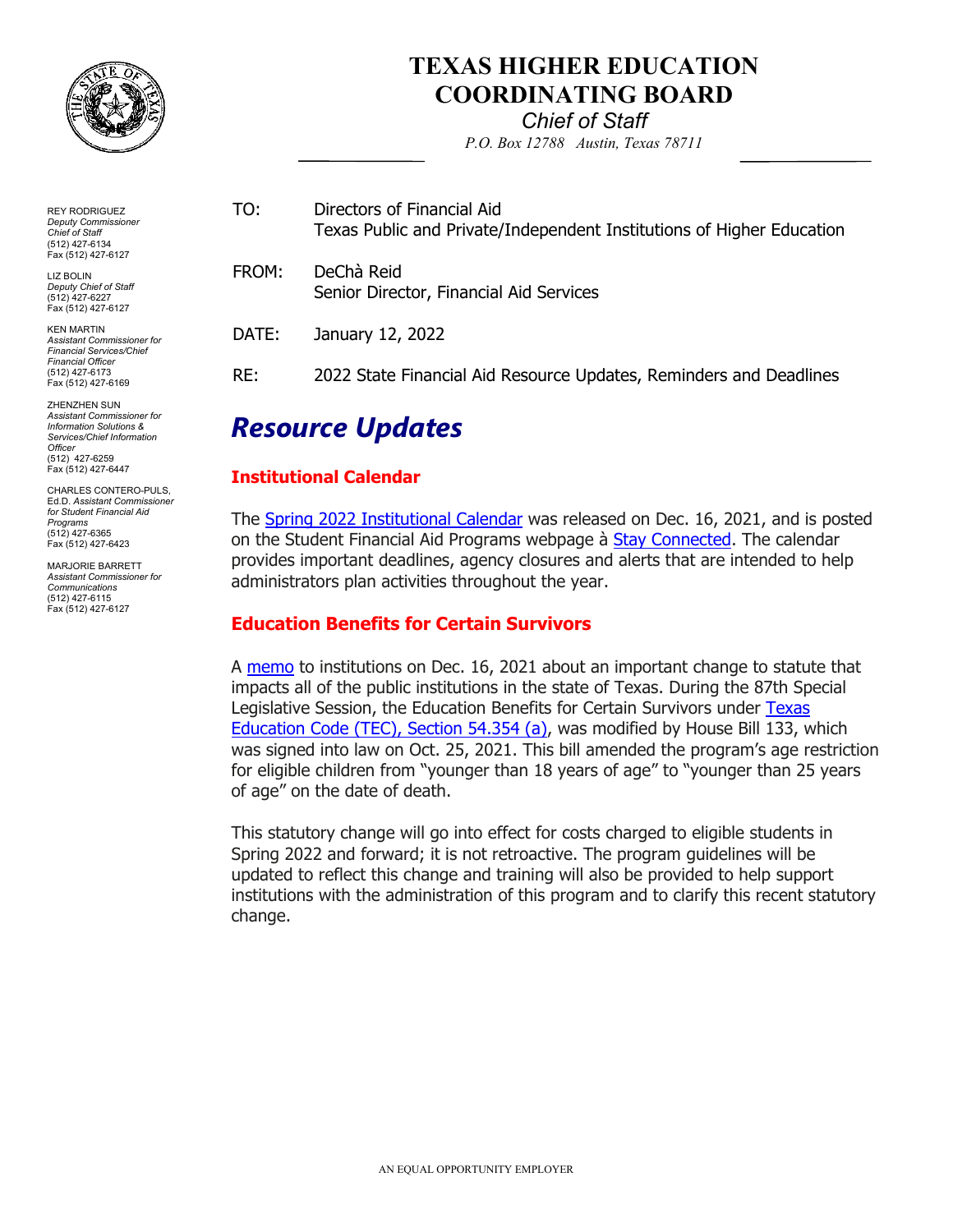## Page 2 **Financial Aid Database (FAD) Manual - FY 2022**

The <u>2021-22 FAD Manual</u> was distributed to institutions on Dec. 21, 2021 and is posted on the Student Financial Aid Programs webpage à <mark>Program Resources</mark>. Changes that were included in the manual were the submission and deadline dates for each of the three cycles, the updated award amounts in the file layout and new edits that better align with the Texas Administrative Code. In addition to notifying institutions, the vendors were sent the updated manual and provided a summary of the changes that were included and what to expect in the coming year in relation to FADs.

## *Reminders and Deadlines*

#### **State Grant Allocations in CBPass**

 The additional FY 2022 funding (under Strategy B.1.10) that was communicated in the final allocations for each grant program will be added in the grant payment portal (GPP) through CBPass to reflect the full allocation amount. While institutions can submit funds requests for the remaining original allocation amount, the additional amounts are not yet available. A formal notice will be sent to institutions once the funding amounts have been added and are available for request.

### **GEER Closeout Report**

On Dec. 9, 2021, Financial Aid Services sent a <u>memo</u> that included an Excel template and online submission form through "Smartsheet" for institutions to upload their Governor's Emergency Education Relief (GEER) Closeout report to the THECB. This final report is required from all public and private institutions that disbursed FY 2021 GEER state grant aid funding to students through the Toward EXcellence, Access and Success (TEXAS) Grant, Texas Educational Opportunity Grant (TEOG) and Tuition Equalization Grant (TEG) programs. Please note, this closeout report does **NOT** collect information for GEER Emergency Educational Grant (EEG) recipients which was collected in Feb. 2021.

 The FY 2021 GEER - State Grant Aid (TEXAS Grant, TEOG, or TEG) Closeout Report is due by **Jan. 21, 2022**, which ensures compliance with Section 3.0 of the "Grant Agreement Using GEER Federal Funds," regarding the closeout reporting process. The recipients reported will be reconciled with the FY 2021 Financial Aid Database (FAD) report so please make sure to review the students and the dollar amounts carefully.